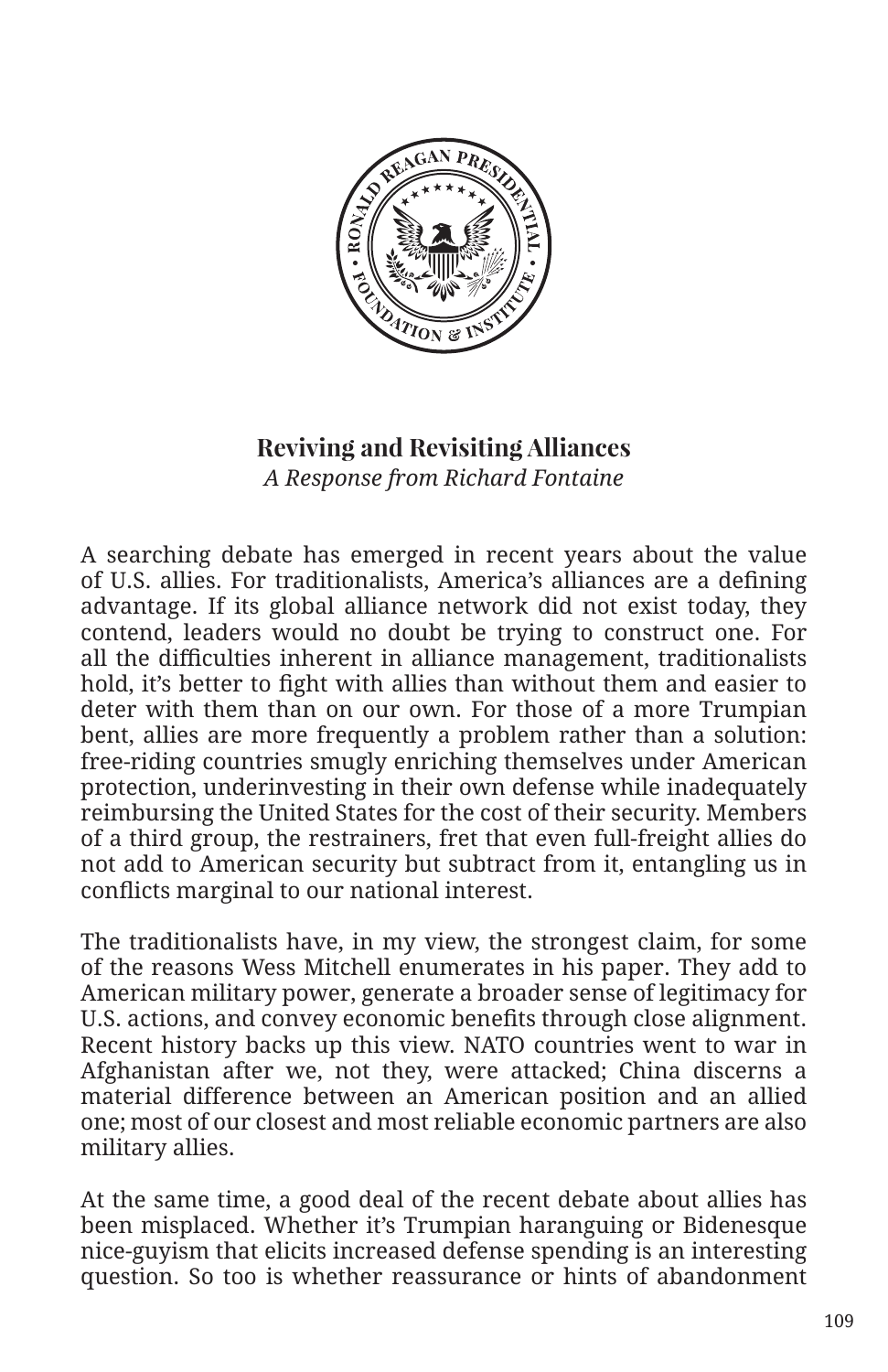better induce allies to fall in line with American plans for geopolitical competition. Yet a better course would be to shift the focus on our inquiry. We should think of American alliances in a way that is simultaneously *more reductive* and *broader* than existing concepts.

The debate is more reductive, because it alternately fetishizes, romanticizes, or finds moral inequity in alliance arrangements.**<sup>1</sup>** In fact, they represent insurance policies against threats that may or may not materialize and hold as their objective not the mystical union of two peoples but rather the mitigation of security risk. That is not often how we speak of allies. Leaders frequently invoke national affinity, shared military sacrifice, historical triumphs and traumas, and, more recently, the presence or absence of fair and good-faith burden-sharing. It is perhaps natural to do so when the currency is national blood and treasure and great, even existential, risks are at stake. The owner of an insurance policy is naturally interested in the assets behind it, the inclinations of its managers, and its other attributes. Nonetheless, what matters most is its *performance*.

So it is—or so it should be—with American alliances. The Trump administration's monomaniacal focus on the percentage of GDP spent by NATO members on defense is understandable, to some extent. Underinvesting in defense, as Germany and other allies have done for years, renders them incapable of acting meaningfully in key contingencies. Lack of capacity and capability in some countries requires other allies to fill in the gaps or forgo a mission. Unbalanced burden-sharing undermines shared enterprises. That hardly seems fair to those pulling their weight. The topline of allied defense budgets is an important thing.

It is not, however, the most important thing. Treating it as such means leaving critical dimensions of allied value unappreciated and pulls focus away from factors that matter more.

Consider the NATO Wales summit's totemic 2 percent target for domestic defense spending. What originated as a loose, in-the-future commitment buried in a NATO communiqué eventually became the stuff of political rallies and presidential summits. But there is spending, and then there is spending wisely. In some European countries, defense spending is as much about job creation as about safeguarding national security. Other allies squeeze greater capacity out of smaller total expenditures. Norway, for instance, spends less than 2 percent but contributes across the board, in part because personnel costs do not consume its budget. Denmark

**<sup>1</sup>** Here defined, as in Mitchell's paper, as relationships with foreign states which the United States is bound by treaty to defend in the event of war.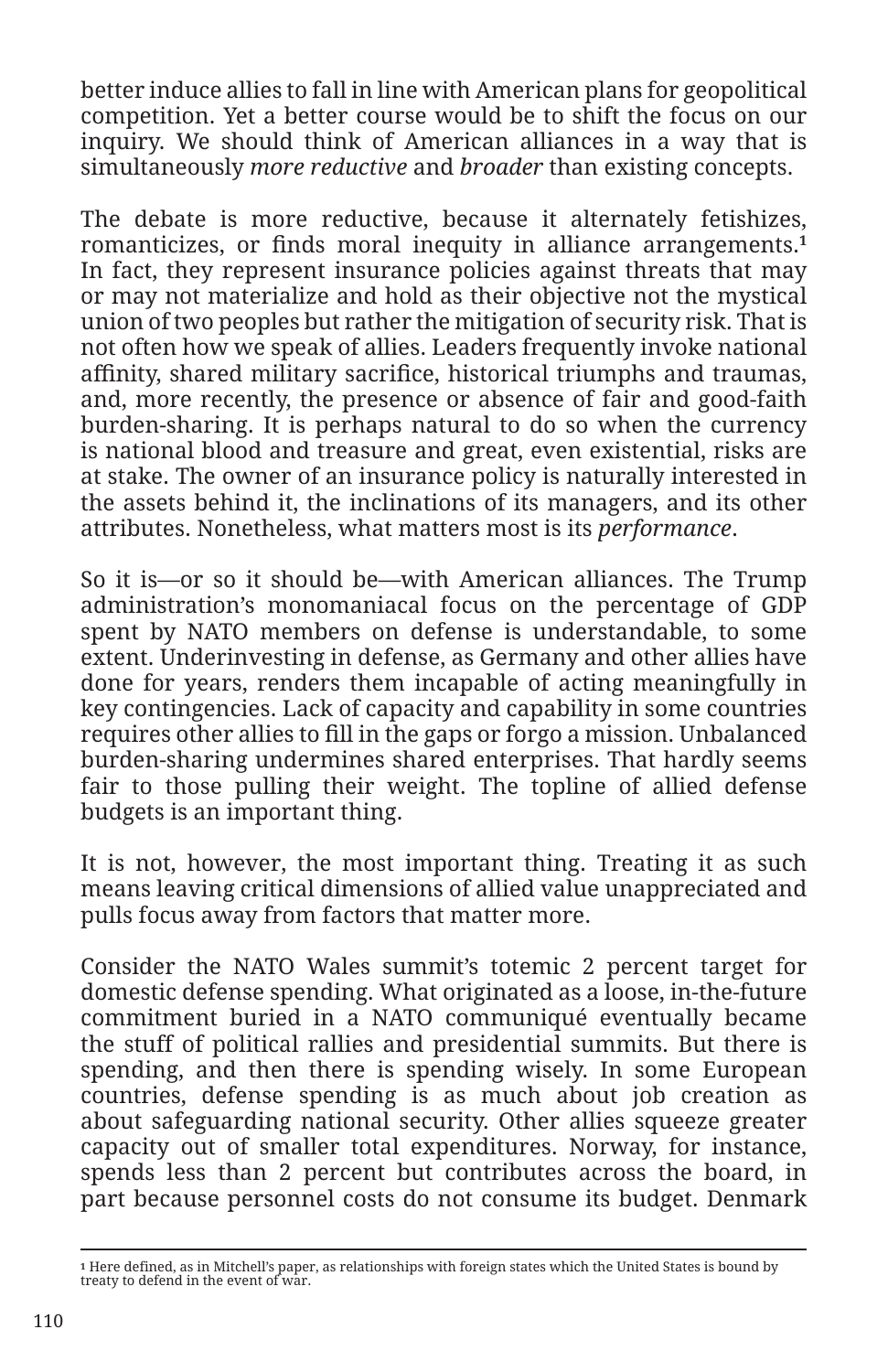eliminated a costly submarine fleet in order to afford a doubling of its expeditionary forces.**<sup>2</sup>**

Which NATO ally spends the greatest proportion of GDP on defense? It is not Britain, which has fought alongside the United States in Iraq, Afghanistan, Libya, and in operations against the Islamic State and which this year is sending a carrier group into the Indo-Pacific. Nor is it the Germans, who, with their paltry 1.53 percent, nevertheless made the third-highest troop contribution to the counter-Islamic State campaign and sent 100,000 troops to Afghanistan over two decades. The winner is Greece, which allocates a whopping 2.58 percent of GDP to defense but can hardly be considered NATO's vanguard. Today, Portugal is closer to the target, percentage-wise, than the Dutch, and Albania is closer to it than Canada. Clearly such budget numbers tell just part of the story at best.

One could spin a similar story in Asia. South Korea is well above 2 percent, and Australia is likely to crack the threshold this year. Japan hovers around 1 percent of GDP, even after a decade of defense budget increases. Treaty ally Thailand spends a greater proportion than Japan, but Tokyo is the more valuable security partner.

A more accurate evaluation of allied worth would look to other important criteria. Some bring niche capabilities to the fight, such as special operations forces and maritime assets, while others are integrated into America's extended nuclear deterrent. Still others host American bases or troops on rotation. At times, allies shoulder some of the defense load in certain arenas. France, for example, took charge of counterterrorism operations in Mali, allowing the United States to focus elsewhere. When Germany declined to participate in the 2011 operation in Libya, it took on other missions to free up NATO assets. A broader measure of worth would look at allies' reliability and their will to stay engaged in grinding fights.

Defense spending is, of course, just one area in which allies sometimes fall short of America's desired mark. In Mitchell's essay, allied underperformance is said to include discriminatory regulatory and trade practices that hurt U.S. businesses. And so it does, since tensions in the economic arena could infect comity in the security sphere. Three cheers, then, for pressing our allies toward a liberal international economic agenda. However, we should take care to include the world's largest economy—our own—in that rallying cry. The United States has put steel and aluminum tariffs

<sup>2</sup> For recent figures, see NATO Public Diplomacy Division, "Defence Expenditure of NATO Countries (2013-2020),<br>https://www.nato.int/nato\_static\_fl2014/assets/pdf/2020/10/pdf/pr-2020-104-en.pdf. See also Richard Fontaine,<br>"W February 21, 2017, https://isnblog.ethz.ch/defense/whats-a-nato-ally-worth-getting-beyond-the-two-percentbenchmark.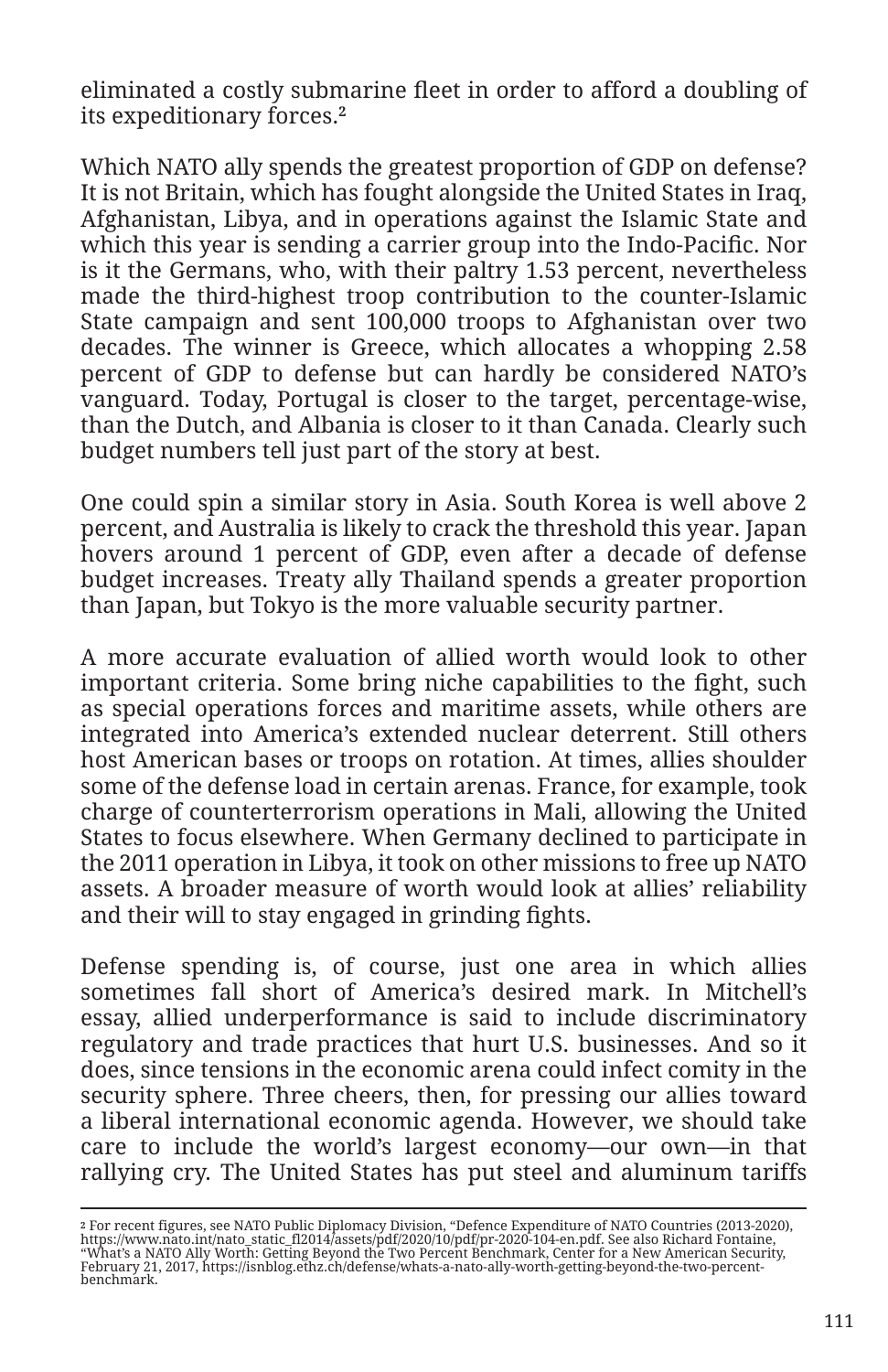on its allies, adopted "Buy America" provisions that disadvantage allied suppliers, cancelled key projects (e.g., Canada's Keystone Pipeline), imposed duties when allies sell products to Americans at a price below cost, and enshrined an industrial policy to incentivize domestic manufacturing. A key near-term objective, it would seem, is to keep our own protectionist impulses from diminishing allied solidarity.

Conceptualizing alliances as insurance policies designed to buy down security risk helps clarify what American leaders should care about most. It does not, however, address the sources of risk themselves. Here the ambit of American alliances must be broadened.

Take, for example, foreign efforts to disrupt a country's democratic practice. Such activities represent an acute national security threat, as evidenced by Russia's behavior during the 2016 and 2020 U.S. presidential elections. NATO must remain prepared for Russian tank columns to roll across Baltic borders. Seoul and Washington will train for a barrage of North Korean artillery aimed south of the demilitarized zone. Japan and the United States should ready themselves for a Chinese move on the Senkaku Islands. All those are appropriate measures, but they make up an incomplete allied agenda. An updated one, both for Europe and the Indo-Pacific, must focus to a far greater extent on protecting political systems and societies against malign foreign interference.

So far, such threats have remained strangely siloed. The 9/11 attacks properly elicited a response from all NATO allies. Russia's seizure of Crimea from Ukraine elicited a coordinated, coercive (nonmilitary) reaction from transatlantic allies. The poisoning of a Russian national in Britain did the same, and even the Alexei Navalny case—in which a Russian citizen was targeted by Russians on Russian soil—brought transatlantic partners together in common response. Yet political interference has elicited no similar reaction. Russian activity during the 2016 U.S. election was treated as a domestic American affair, to be dealt with (or not) only by the United States. Meddling in the French presidential election was seen as a matter for Paris, Chinese interference in Australian politics as an issue for Canberra. The high probability of continued malign efforts such as these, together with the vast damage such operations can inflict, requires allies to treat them as common threats, deserving of shared defenses and common responses.

The traditional way of conceptualizing American alliances should be broadened in another way as well. In the medium term, adding new, formal treaty allies to the American collection is unlikely. Finland, Ukraine, and Georgia will not join NATO anytime soon; India resists